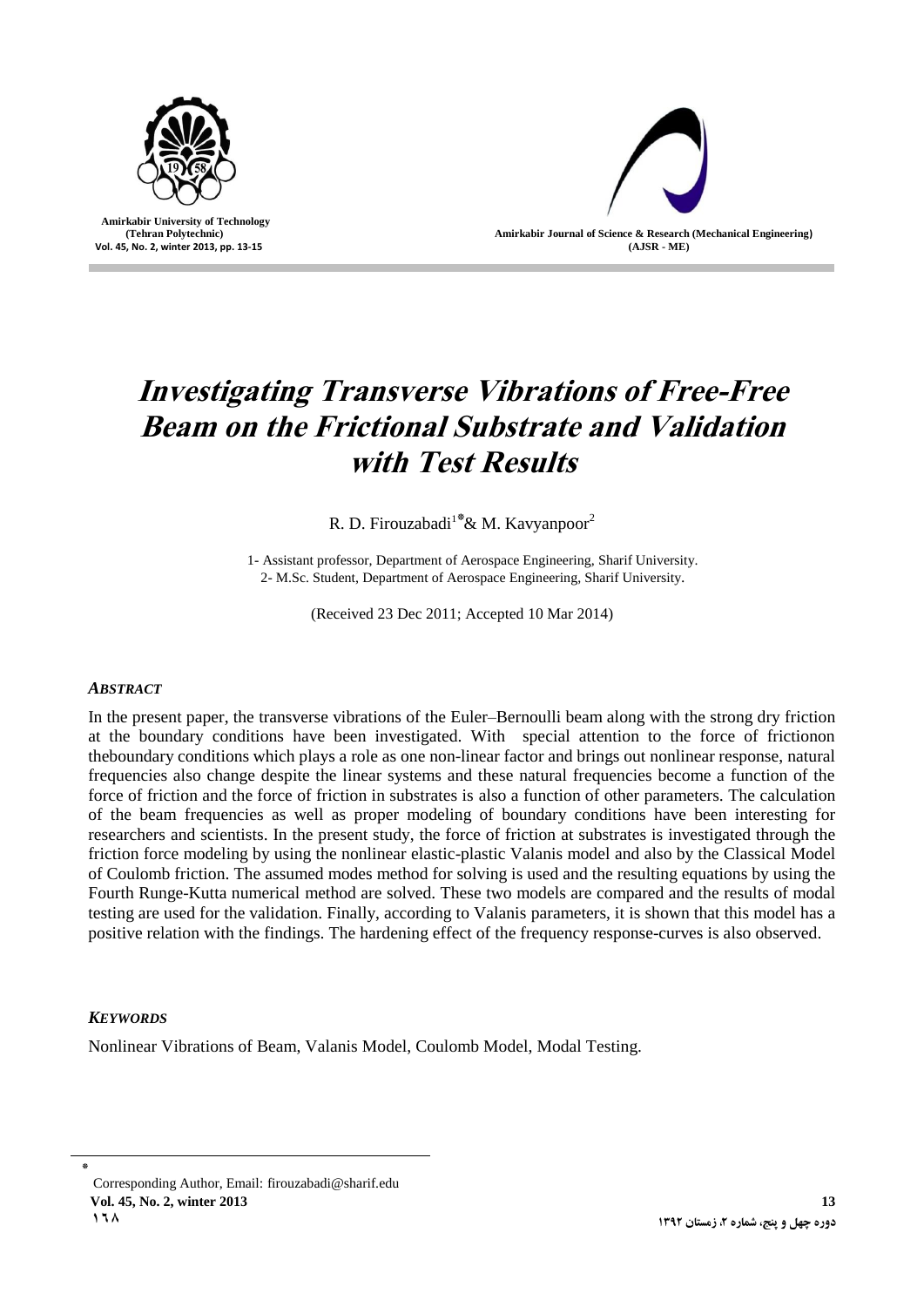#### **1- INTRODUCTION**

The vibrational behavior of structures is strongly affected by the boundary conditions, joints and interfaces. Usually the non-linear factors caused by the frictional contacts in the boundary conditions changes the dynamic response of the structure and introduce unknown physics to the problem, which results in some inaccuracies in the theoretical analysis predictions. The friction force as an important non-linear factor in contact points is a function of various factors, which depend on the area of contact. For low amplitude vibration, static friction dominates, and frictional effects are in the stick regime. Theoretically speaking, the accurate modeling of the friction phenomena leads to more accurate theoretical predictions of the structures vibrational behaviors. Therefore, the more a model can simulate the friction non-linear effects, the more efficient that model is [1-3].

In this paper, the non-linear factors related to the friction forces are excited by different amplitudes and the friction is kept in the stick regime by controlling the excitations amplitudes. Then a suitable contact model is used to model the non-linear behavior of the contact to determine the friction forces in different vibration levels. It is found by using the Valanis elastic-plastic model [4] and estimating its parameters using the experimental results, an appropriate frequency response is obtained this model is well validated by the results achieved through experiment. The friction model's parameters are extracted through experimental studies under different force levels conditions, as predicted.

#### **2- MATHEMATICAL- MODELING**

Fig. 1 shows a slender beam mounted on frictional contacts at both ends. Based on the following assumptions 1) the beam is modeled based on the Euler-Bernoulli beam theory, 2) the displacements are small compared with beam dimensions, 3) the cross section area, moment of inertia, density and modulus of elasticity are uniform through the beam's length, 4) the axial inertia is negligible (since the excitement's frequency domain is far enough from the beam's axial frequency domain). The non-linear governing equation of the beam's lateral vibrations is given below

$$
m\ddot{w} + EIw^{(4)} = -M\ddot{w}(0, t)\delta(0)
$$
  
-  $f(t)\delta(0)$   
+  $rN_2\delta'\left(-\frac{L}{2}\right)$   
+  $rN_2\delta'\left(\frac{L}{2}\right) \rightarrow -L/2 < x$   
<  $L/2$  (1)

The friction force in the above equation can be substituted by the following non-linear Valanis model

$$
\dot{N}(t) \frac{e_0 u[1 + \frac{\lambda}{e_0} sgn(u)(e_t u - N(t))]}{1 + \kappa \frac{\lambda}{e_0} sgn(u)(e_t u - N(t))}
$$
\n(2)



**Fig. 1. Schematic of beam with two frictional contacts**

The obtained equations are solved by the fourth-order Runge-Kutta method. Considering the dominant effect of the lower frequency modes on the beam's vibrations, a few modes are used to construct the numerical model. Fig. 2 shows the typically results obtained using three modes easily observed that it also the second and upper modes have less than one percent effect on the results.



Fig. 2. Generalized coordinates ( $F/F_0 = 1.5$ ).

A steel beam with a length of 40cm, width of 4cm and thickness of 1cm is used in which two ends lie on a frictional contact interface. Two cylindrical steel pieces with a radius of 1.5cm as wide as the beam are welded to both ends. The frictional contact interface is a thin layer of abrasive. The experimental setup is shown in Fig. 3.